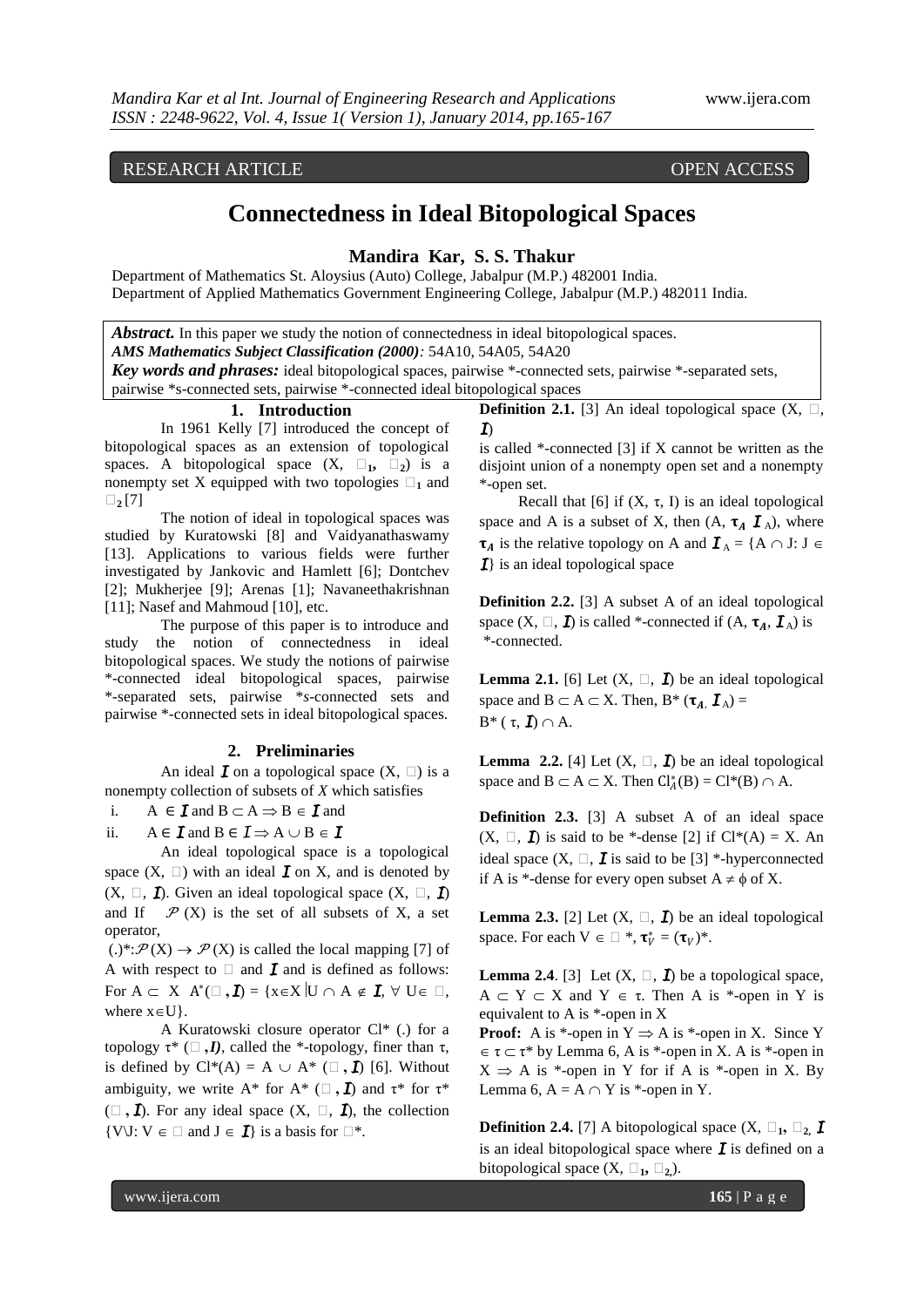Throughout the present paper,  $(X, \Box_1, \Box_2, I)$  will denote a bitopological space with no assumed separation properties. For a subset A of a bitopological space  $(X, \Box_1, \Box_2, I)$ , Cl(A) and Int(A) will denote the closure and interior of A in  $(X, \Box_1, \Box_2, I)$ , respectively.

## **3. Connectedness in Ideal Bitopological Spaces**

**Definition 3.1.** An ideal bitopological space  $(X, \Box_1, \Box_2, \mathbf{I})$  is called pairwise \*-connected [3] if X cannot be written as the disjoint union of a nonempty  $\tau_i$  open set and a nonempty  $\tau_j^*$  -open set.  $\{i, j = 1, 2; i \neq j\}$ 

**Remark 3.1.** Since every  $\tau_i$  open  $(\tau_j$  open) set is  $\tau_i^*$ (respectively  $\tau_j^*$  open). It follows that every pairwise \*-connected ideal bitopological space is pairwise connected but the converse may not be true.

**Definition 3.2.** [3] An ideal bitopological space  $(X, \Box_1, \Box_2, I)$  is said to be pairwise hyperconnected if A is  $\tau_j^*$  dense for every  $\tau_i$  open set  $A \neq \emptyset$  of X

**Definition 3.3.** A subset A of an ideal bitopological space  $(X, \Box_1, \Box_2, I)$  is called pairwise \*-connected if  $(A, (\tau_1)_A, (\tau_2)_A, I_A)$  is pairwise \*-connected.

**Definition 3.4**. Nonempty subsets A, B of an ideal bitopological space  $(X, \Box_1, \Box_2, \mathbf{I})$  are called pairwise \*-separated if  $\tau_iCl^*(A) \cap B = A \cap \tau_iCl(B) = \emptyset$ .

**Theorem 3.1.** Let  $(X, \square_1, \square_2, \mathbf{I})$  be an ideal bitopological space. If A, B are pairwise \*-separated sets of X and  $A \cup B \in \tau_1 \cap \tau_2$  then A is  $\tau_i$  open and B is  $\tau_j^*$ -open.  $\{i, j = 1, 2; i \neq j\}$ 

**Proof:** Since A and B are pairwise \*-separated in X, then  $B = (A \cup B) \cap (X - Cl^*(A))$ . Since  $A \cup B$  is biopen and  $\tau_j C l^*(A)$  is  $\tau_j^*$  -closed in X, B is  $\tau_j^*$ -open in X. Similarly  $A = (A \cup B) \cap (X - Cl^*(B))$  and we obtain that A is  $\tau_i$  open in X.

**Theorem 3.2.** Let  $(X, \square_1, \square_2, \square)$  be an ideal bitopological space and A,  $B \subset Y \subset X$ . Then A and B are pairwise \*-separated in Y if and only if A, B are pairwise \*-separated in X

**Proof:** It follows from Lemma 2 that  $\tau_iCl^*(A) \cap B =$  $A \cap \tau_iCl(B) = \phi$ .

**Theorem 3.3.** If f:  $(X, \square_1, \square_2, \mathbf{I}) \rightarrow (Y, \square_1, \square_2)$  is a pairwise continuous onto mapping. Then if  $(X, \square_1, \square_2, \square)$  is a pairwise \*-connected ideal bitopological space  $(Y, \square_1, \square_2)$  is also pairwise connected.

**Proof:** It is known that connectedness is preserved by continuous surjections. Hence every pairwise \*-connected space is connected and the proof is obvious.

**Definition 3.5**. A subset A of an ideal bitopological space  $(X, \Box_1, \Box_2, I)$  is called pairwise \*s-connected if A is not the union of two pairwise \*-separated sets in  $(X, \Box_1, \Box_2, I)$ 

**Theorem 3.4**. Let Y be a biopen subset of an ideal bitopological space  $(X, \square_1, \square_2, \mathbf{I})$  {i, j = 1, 2; i  $\neq$  j} The following are equivalent:

i. Y is pairwise \*s-connected in  $(X, \Box_1, \Box_2, I)$ ii. Y is pairwise \*-connected in  $(X, \Box_1, \Box_2, I)$ **Proof**: : i)  $\Rightarrow$  ii) Let Y be pairwise \**s*-connected in  $(X, \Box_1, \Box_2, I)$  and suppose that Y is not pairwise \*-connected in  $(X, \Box_1, \Box_2, \mathbf{I})$ . There exist non empty disjoint  $\tau_i$  open set A, in Y and  $\tau_j^*$  open set B in Y s.t  $Y = A \cup B$ . Since Y is open in X, by Lemma 2.4 A and B are  $\tau_i$  open and  $\tau_j^*$  open in X, respectively. Since A and B are disjoint, then  $\tau_i Cl^*(A) \cap B = \emptyset$  =  $A \cap \tau$ , Cl(B). This implies that A, B are pairwise \*-separated sets in X. Thus, Y is not pairwise \**s*-connected in  $(X, \square_1, \square_2, \mathbf{I})$ . Hence we arrive at a contradiction and Y is pairwise \*-connected in  $(X, \Box_1, \Box_2, \mathbf{I})$ . ii)  $\Rightarrow$  i) Suppose Y is not pairwise \*s-connected in  $(X, \Box_1, \Box_2, \mathbf{I})$ . There exist two pairwise \*-separated sets A, B s.t  $Y = A \cup B$ . By Theorem 3.1, A and B are  $\tau_i$  open and  $\tau_j$  -open in Y, respectively {i, j = 1, 2;  $i \neq j$ . By Lemma 2.4, A and B are  $\tau_i$  open and  $\tau_j^*$  -open in X respectively. Since A and B are

\*-separated in X, then A and B are nonempty and disjoint. Thus, Y is not pairwise \*-connected. This is a contradiction.

**Theorem 3.5.** Let  $(X, \square_1, \square_2, \mathbf{I})$  be an ideal bitopological space. If A is a pairwise \**s*-connected set of X and H, G are pairwise \*-separated sets of X with  $A \subset H \cup G$ , then either  $A \subset H$  or  $A \subset G$ . {i, j = 1, 2;  $i \neq j$ 

**Proof**: Let  $A \subset H \cup G$ . Since  $A = (A \cap H) \cup (A \cap G)$ , then  $(A \cap G) \cap \tau_i Cl^*(A \cap H) \subset G \cap Cl^*(H) = \emptyset$ . By similar reasoning, we have  $(A \cap H) \cap \tau_i Cl(A \cap G)$  $H \cap Cl^*(G) = \emptyset$ . Suppose that  $A \cap H$  and  $A \cap G$  are nonempty. Then A is not pairwise \**s*-connected. This is a contradiction. Thus, either  $A \cap H = \emptyset$  or  $A \cap G =$  $\emptyset$  This implies that  $A \subset H$  or  $A \subset G$ 

**Theorem 3.6.** If A is a pairwise \*s-connected set of an ideal bitopological space  $(X, \Box_1, \Box_2, I)$  and

www.ijera.com **166** | P a g e